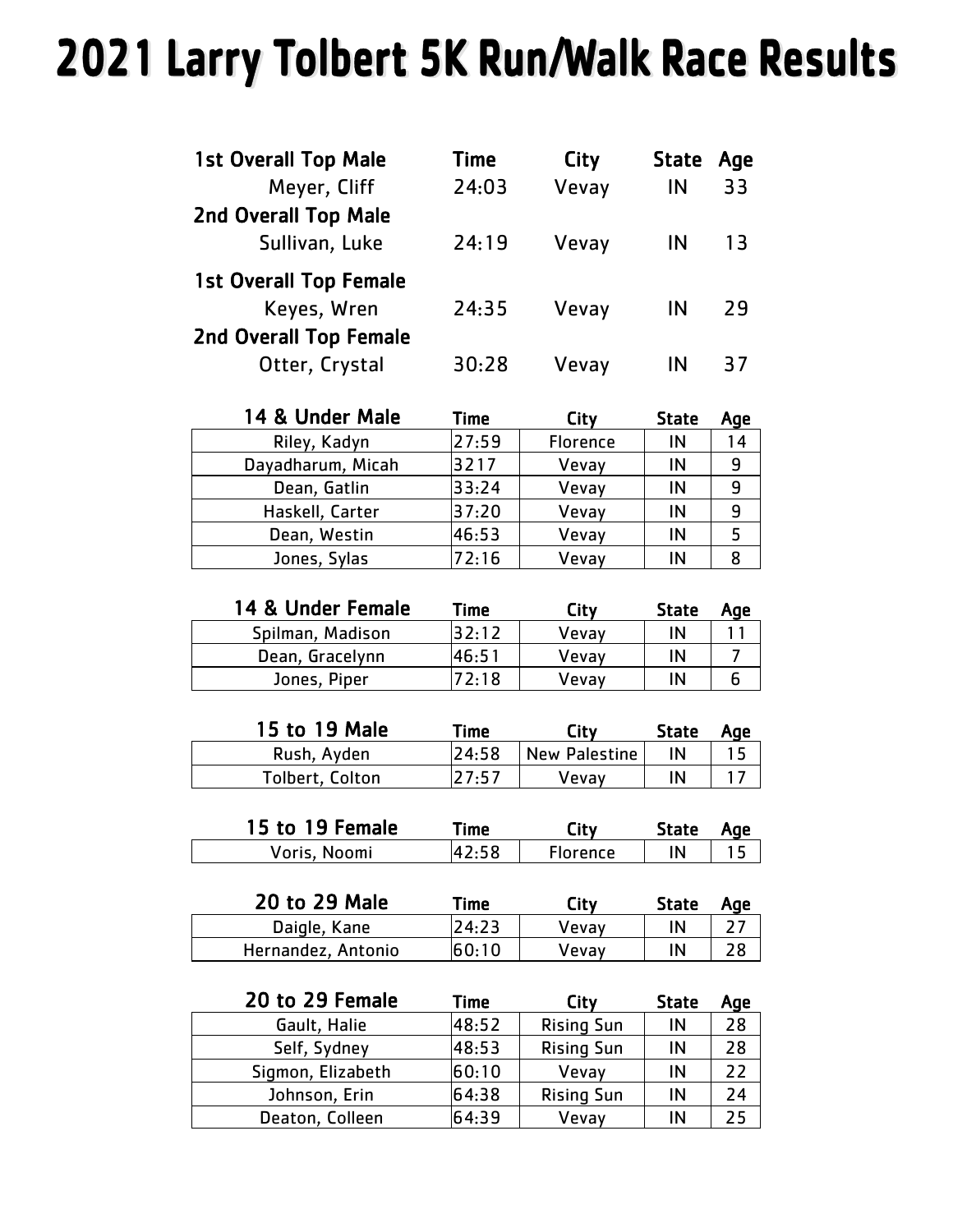## 2021 Larry Tolbert 5K Run/Walk Race Results Continued

| 30 to 39 Male          | Time  | City  | <b>State</b> | Age |
|------------------------|-------|-------|--------------|-----|
| Hendricks, Christopher | 30:09 | Vevav | IN           | 39  |
| Dean, Grant            | 47:20 | Vevay | IN           | 36  |
| Jones, Brett           | 72:18 | Vevay | IN           | 33  |

| 30 to 39 Female | Time  | City  | <b>State</b> | Age |
|-----------------|-------|-------|--------------|-----|
| Dean, Patience  | 32:25 | Vevav | IN           | 35  |
| Rose, Tasha     | 60:59 | Vevay | IN           | 38  |
| Jones, Kylie    | 72.19 | Vevav | IN           |     |

| 40 to 49 Male | Time  | City    | State | Age |
|---------------|-------|---------|-------|-----|
| Lieland, Matt | 28:51 | Patriot | IN    |     |
| Sullivan, Tye | 31:09 | Vevav   | IN    |     |

| 40 to 49 Female | Time  | City                | <b>State</b> | Age |
|-----------------|-------|---------------------|--------------|-----|
| Rush, Stormy    |       | 52:31 New Palestine | ΙN           | 40  |
| Dickerson, Sara | 60:59 | <b>Florence</b>     | IN           | 44  |

| 50 to 59 Male | ⊺ime ∶ | .itv  | State | Aae |
|---------------|--------|-------|-------|-----|
| Howard, Brett | 35:15  | Vevav | ΙN    |     |

| 50 to 59 Female  | Time  | City  | <b>State</b> | Age |
|------------------|-------|-------|--------------|-----|
| Thomas, Tina     | 48:55 | Vevay | IN           |     |
| Sigmon, Candace  | 52:29 | Vevay | IN           | 54  |
| Tolbert, Marylee | 64:28 | Vevav | IN           |     |

| 60 to 69 Male  | Citv<br>Time       |                   | <b>State</b> | Age |
|----------------|--------------------|-------------------|--------------|-----|
| Selix, George  | 31:27              | <b>Rising Sun</b> | IN           | 65  |
| Dawson, Thomas | 63:35              | Vevav             |              | 68  |
| Ingalls, Kyle  | 64:58 Indianapolis |                   | IN           | 6   |

| 60 to 69 Female  | Time  | City  | State | Age |
|------------------|-------|-------|-------|-----|
| Crawford, Denise | 58:34 | Vevav | IN    |     |
| Tolbert, Daniele | 64:28 | Vevav | IN    |     |

| 70 & Up Male   | ™e⊓   | City  | State | Aae |
|----------------|-------|-------|-------|-----|
| Tolbert, Larry | 64:28 | Vevav | IN    |     |

| 70 & Up Female | Time  | City  | <b>State</b> | Aae |
|----------------|-------|-------|--------------|-----|
| Jenkins, Doris | 51:02 | Vevav | IN           |     |
| Rayls, Suzanne | 64:28 | Vevav | IN           |     |